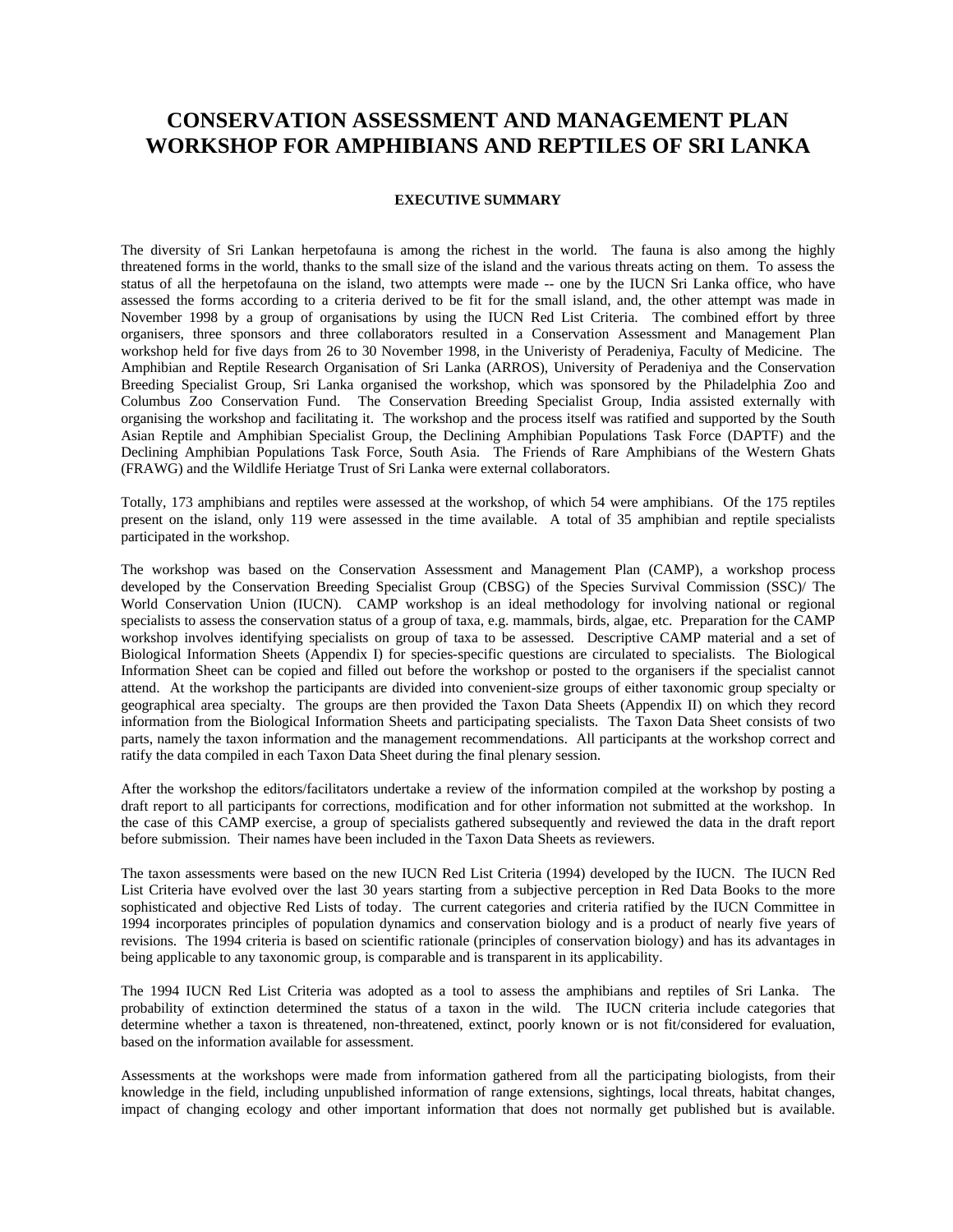Sources from literature are also sought in compiling this information, and museum records, if available, are included. After the initial compilation of data in a Taxon Data Sheet, the status is derived using qualifiers (or criteria) for the degrees of threat and the information is ratified after discussion at an open plenary in the workshop. The information in the Taxon Data Sheet is then typed up and a draft sent to all participants for further review, additions or minor modification of information.

Amphibians in Sri Lanka are represented in five families, namely, Ichthyophiidae, Ranidae, Bufonidae, Microhylidae and Rhacophoridae. Family Salamandridae or newts are not found on the island. Of the 54 amphibian taxa (all valid descriptions until the date of the workshop) assessed at the workshop, 34 are endemics, meaning their distribution is restricted to only Sri Lanka, while the remaining 20 taxa are found on the Indian mainland also. The threats faced by many of the Sri Lankan amphibians have resulted in a considerable number of restricted taxa being threatened in the wild. According to the IUCN Criteria, 19 endemic and 2 non-endemic amphibians are threatened to differing degrees and are therefore, Vulnerable, Endangered or Critically Endangered. Most of these assessments are also based on restricted distribution criterion. Threats affecting amphibians in Sri Lanka include pollution, pesticides and human influenced changes such as agricultural practices, loss of habitat and fragmentation. Change in climate patterns is also thought to affect amphibians on the island.

Similarly, 87 of the 119 assessed reptiles were categorised as threatened according to the Criteria. Of the 97 endemic reptiles, 74 were assessed as being Vulnerable, Endangered or Critically Endangered. Thirteen of the 22 non-endemics assessed also were found threatened. Of the 175 reptiles only 119 taxa were assessed at the workshop. The threats to the reptiles in Sri Lanka are more due to threats that are perceivable such as habitat loss, fragmentation, change in quality of habitat and human interference. Pollution and pesticides along with man-made fires are also a threat but do not affect reptiles as much as they do the more sensitive amphibians.

As evidenced by the assessments, much of which was done with limited information, more studies are required to really understand the status of the herpetofauna in the wild, a situation that is common in herpetofauna research in South Asia. Even though most of the assessments are made with reasonable data, or inferences, it is clear that direct observations are lacking. Monitoring of species is extremely rare, and in many cases only sporadic sightings or accidental observations are the sole indicators of a species' existence in a habitat. Various recommendations, therefore were suggested as part of the management planning of this exercise, whereby surveys, monitoring, habitat management, genetic studies, taxonomic studies, limiting factor research, limiting factor management, life history studies, captive breeding and other basic research and management recommendations were made. It was also suggested that this exercise be carried out again in a few years to determine the status of Sri Lanka's herpetofauna after some more information is collected.

| Name                                                          | Family           | Category | Criteria                 |
|---------------------------------------------------------------|------------------|----------|--------------------------|
| Adenomus dasi Manamendra-Arachchi & Pethiyagoda 1998          | <b>Bufonidae</b> | VU       | D <sub>2</sub>           |
| Adenomus kandianus (Günther, 1872)                            | <b>Bufonidae</b> | DD       | $\overline{\phantom{a}}$ |
| Adenomus kelaartii (Günther, 1858 (publ. 1859))               | <b>Bufonidae</b> | VU       | A <sub>1</sub> c         |
| Bufo atukoralei Bogert and Senanayake, 1966                   | <b>Bufonidae</b> | LR-nt    | --                       |
| Bufo fergusonii Boulenger, 1892                               | <b>Bufonidae</b> | LR-nt    | --                       |
| Bufo kotagamai Fernando, Dayawansa & Siriwardhane 1994        | <b>Bufonidae</b> | EN       | $B1+2c$                  |
| Bufo melanostictus Schneider, 1799                            | <b>Bufonidae</b> | LR-Ic    | $\overline{\phantom{a}}$ |
| Bufo noellerti Manamendra-Arachchi & Pethiyagoda, 1998        | <b>Bufonidae</b> | LR-nt    | $\overline{\phantom{a}}$ |
| Kaloula taprobanica Parker, 1934                              | Microhylidae     | LR-Ic    | $\overline{\phantom{a}}$ |
| Microhyla karunaratnei Fernando & Siriwarhane, 1996           | Microhylidae     | EN       | $B1+2bc$                 |
| Microhyla ornata (Duméril & Bibron, 1841)                     | Microhylidae     | LR-Ic    | $\overline{\phantom{a}}$ |
| Microhyla rubra Jerdon, 1854                                  | Microhvlidae     | LR-Ic    | $\overline{\phantom{a}}$ |
| Microhyla zeylanica Parker & Hill, 1949                       | Microhylidae     | EN       | $B1+2bc$                 |
| Ramanella obscura (Günther, 1864)                             | Microhvlidae     | LR-Ic    | $-$                      |
| Ramanella palmata Parker, 1934                                | Microhylidae     | VU       | $A1c+2c$                 |
| Ramanella variegata (Stoliczka, 1872)                         | Microhylidae     | LR-Ic    | --                       |
| Uperodon systoma (Schneider, 1799)                            | Microhylidae     | LR-Ic    | $\overline{\phantom{a}}$ |
| Euphlyctis cyanophlyctis Schneider, 1799                      | Ranidae          | LR-Ic    | --                       |
| Euphlyctis hexadactylus (Lesson, 1834)                        | Ranidae          | LR-nt    | $\overline{\phantom{a}}$ |
| Hoplobatrachus crassus (Jerdon, 1853)                         | Ranidae          | LR-Ic    | $\overline{\phantom{a}}$ |
| Hoplobatrachus tigerinus Daudin, 1802                         | Ranidae          | DD       | --                       |
| Limnonectes corrugatus Peters, 1863                           | Ranidae          | VU       | $A1c+2c$                 |
| Limnonectes greenii Boulenger, 1904                           | Ranidae          | EN       | $B1+2c$                  |
| Limnonectes kirtisinghei Manamendra-Arachchi & Gabadage, 1996 | Ranidae          | LR-nt    | $\overline{\phantom{a}}$ |
| Limnonectes limnocharis Gravenhorst, 1829                     | Ranidae          | LR-nt    | $\overline{\phantom{a}}$ |
| Nannophrys ceylonensis Günther, 1868                          | Ranidae          | VU       | $A1c+2c$ ; B1+2bc        |

## **Table 1. Checklist of Sri Lankan amphibians assessed at the workshop**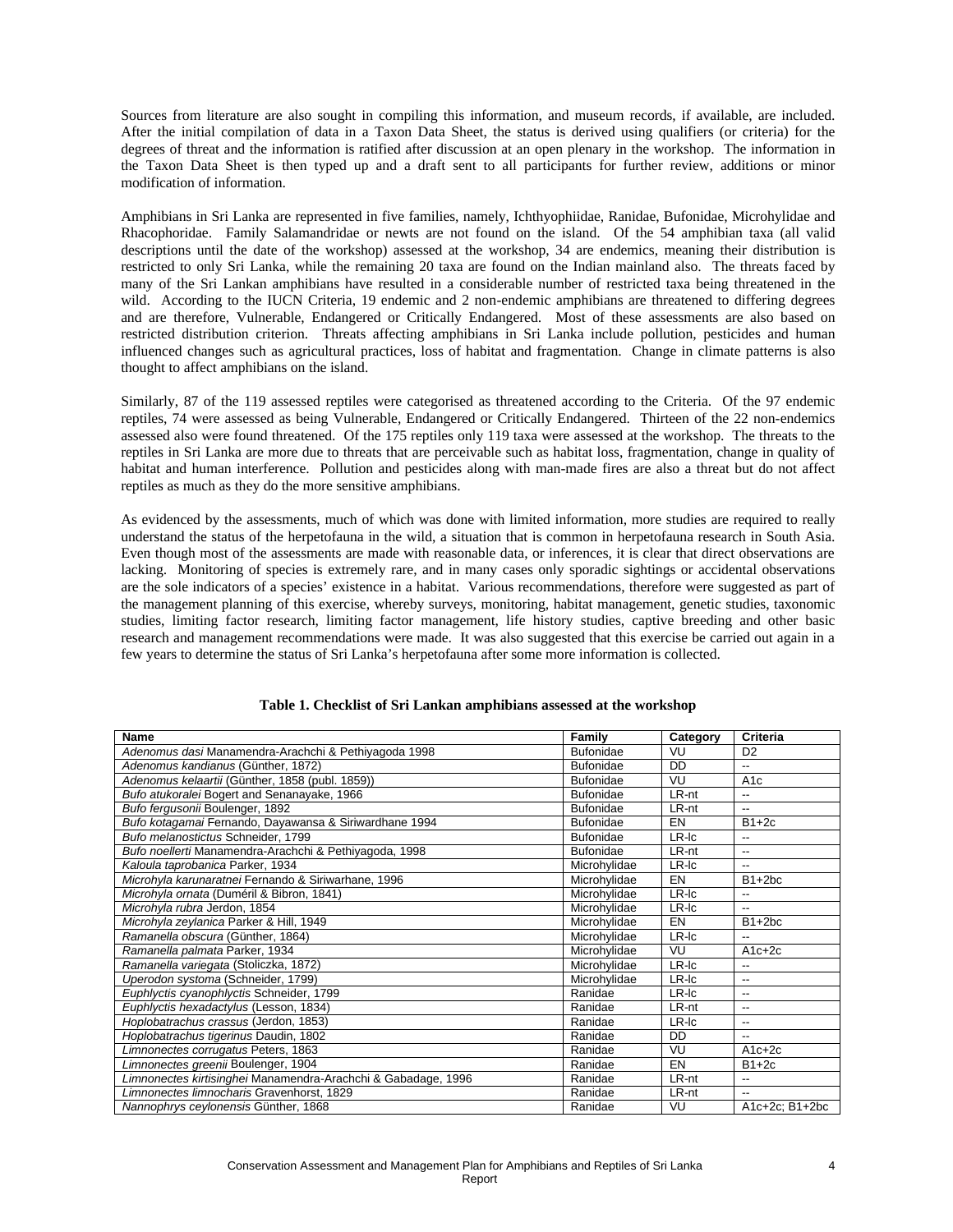| <b>Name</b>                                          | Family         | Category | Criteria                 |
|------------------------------------------------------|----------------|----------|--------------------------|
| Nannophrys guentheri Boulenger, 1882                 | Ranidae        | DD.      | $-$                      |
| Nannophrys marmorata Kirtisinghe, 1946               | Ranidae        | EN       | $B1+2bc$                 |
| Rana aurantiaca Boulenger, 1904                      | Ranidae        | LR-nt    | --                       |
| Rana gracilis Gravenhorst, 1829                      | Ranidae        | LR-Ic    | --                       |
| Rana temporalis (Günther, 1864)                      | Ranidae        | LR-Ic    | --                       |
| Tomopterna breviceps (Schneider, 1799)               | Ranidae        | LR-nt    | --                       |
| Tomopterna rolandae (Dubois, 1983)                   | Ranidae        | LR-Ic    | $-$                      |
| Philautus eximius Shreve, 1940                       | Rhacophoridae  | EN       | $B1+2bc$                 |
| Philautus femoralis (Günther, 1864)                  | Rhacophoridae  | VU       | $B1+2bc$                 |
| Philautus hypomelas (Günther, 1876)                  | Rhacophoridae  | EN       | $B1+2c$                  |
| Philautus leucorhinus (Lichtenstein & Martens, 1856) | Rhacophoridae  | LR-nt    | $\overline{\phantom{a}}$ |
| Philautus nasutus Günther, 1868                      | Rhacophoridae  | EN       | $B1+2c$                  |
| Philautus stictomerus Günther, 1875                  | Rhacophoridae  | DD       | $\overline{\phantom{a}}$ |
| Philautus variabilis (Günther, 1858)                 | Rhacophoridae  | LR-nt    | --                       |
| Polypedates cruciger Blyth, 1852                     | Rhacophoridae  | LR-Ic    | --                       |
| Polypedates eques Günther, 1858                      | Rhacophoridae  | LR-nt    | $\overline{\phantom{a}}$ |
| Polypedates longinasus Ahl, 1931                     | Rhacophoridae  | VU       | $B1+2c$                  |
| Polypedates maculatus (Peters, 1871)                 | Rhacophoridae  | LR-Ic    | $\overline{\phantom{a}}$ |
| Pseudophilautus temporalis (Günther, 1864)           | Rhacophoridae  | EN       | $B1+2c$                  |
| Rhacophorus cavirostris (Günther, 1868)              | Rhacophoridae  | EN       | $B1+2bc$                 |
| Rhacophorus fergusonianus Ahl.1927                   | Rhacophoridae  | VU       | $B1+2bc$                 |
| Rhacophorus macropus Günther, 1868                   | Rhacophoridae  | VU       | $B1+2c$                  |
| Rhacophorus microtympanum (Günther, 1858)            | Rhacophoridae  | VU       | $B1+2c$                  |
| Rhacophorus reticulatus Günther, 1864                | Rhacophoridae  | EN       | $B1+2c$                  |
| Theloderma schmarda (Kelaart, 1854)                  | Rhacophoridae  | VU       | A1c+2c; B1+2c            |
| Ichthyophis glutinosus (Linnaeus, 1758)              | Ichthyophiidae | LR-Ic    | --                       |
| Ichthyophis orthoplicatus (Taylor, 1965)             | Ichthyophiidae | DD       | --                       |
| Ichthyophis pseudangularis (Taylor, 1965)            | Ichthyophiidae | LR-Ic    | --                       |

**Table 2. Checklist of Sri Lankan reptiles assessed at the workshop.**

| <b>Scientific name</b>                                        | <b>Family</b> | Category  | Criteria              |
|---------------------------------------------------------------|---------------|-----------|-----------------------|
| Calotes calotes (Linnaeus, 1758)                              | Agamidae      | LR-nt     | --                    |
| Calotes ceylonensis Muller, 1887                              | Agamidae      | LR-nt     | Ξ.                    |
| Calotes liocephalus Günther, 1872                             | Agamidae      | EN        | $B1+2bc$              |
| Calotes liolepis Boulenger, 1885.                             | Agamidae      | VU        | A1c; B1+2bc           |
| Calotes nigrilabris Peters, 1860                              | Agamidae      | VU        | B1+2abc               |
| Calotes versicolor versicolor (Daudin, 1802)                  | Agamidae      | LR-nt     | --                    |
| Ceratophora aspera Günther, 1864                              | Agamidae      | EN        | B <sub>1</sub> +2abcd |
| Ceratophora erdeleni Pethiyagoda & Manamendra-Arachchi, 1998. | Agamidae      | <b>CR</b> | $B1+2bc$              |
| Ceratophora karu Pethiyagoda & Manamendra-Arachchi, 1998      | Agamidae      | <b>CR</b> | $B1+2bc$              |
| Ceratophora stoddartii Gray, 1834                             | Agamidae      | VU        | B1+2abcd              |
| Ceratophora tennentii Günther, 1861                           | Agamidae      | EN        | B <sub>1</sub> +2abcd |
| Cophotis ceylanica Peters, 1861                               | Agamidae      | EN        | $A1c+2c$              |
| Lyriocephalus scutatus (Linnaeus, 1758)                       | Agamidae      | VU        | $A1c+2c$              |
| Otocryptis wiegmanni Wagler, 1830.                            | Agamidae      | LR-nt     | -−                    |
| Sitana ponticeriana Cuvier, 1844                              | Agamidae      | VU        | $A1c+2c$              |
| Melanchelys trijuga parkeri (Deraniyagala, 1939)              | Bataguridae   | VU        | A <sub>1</sub> c      |
| Eryx conica brevis (Deraniyagala, 1951)                       | <b>Boidae</b> | LR-nt     |                       |
| Chamaeleo zeylanicus Laurenti, 1768                           | Chameleonidae | EN        | $B1+2bc$              |
| Caretta caretta (Linnaeus, 1758)                              | Chelonidae    | EN        | A <sub>1</sub> cd     |
| Chelonia mydas (Linnaeus, 1758)                               | Cheloniidae   | EN        | A <sub>1</sub> cd     |
| Eretmochelys imbricata (Linneaus 1766)                        | Cheloniidae   | EN        | A <sub>1</sub> cd     |
| Lepidochelys olivacea (Eschschottz, 1829)                     | Cheloniidae   | EN        | A <sub>1</sub> cd     |
| Aspidura brachyorrhos (Boie, 1758).                           | Colubridae    | VU        | A2c; B1+2bc           |
| Aspidura copei Günther, 1864                                  | Colubridae    | EN        | $B1+2bc$              |
| Aspidura deraniyagalae Gans & Fetcho, 1982                    | Colubridae    | <b>CR</b> | $B1+2bc$              |
| Aspidura drummondhayi Boulenger, 1904.                        | Colubridae    | EN        | $B1+2bc$              |
| Aspidura guentheri Ferguson, 1876                             | Colubridae    | VU        | $B1+2bc$              |
| Aspidura trachyprocta Cope 1860                               | Colubridae    | VU        | A2c                   |
| Belanophis ceylonensis (Günther, 1858)                        | Colubridae    | LR-nt     | --                    |
| Boiga barnesii (Günther, 1869)                                | Colubridae    | EN        | $\overline{B}$ 1+2bc  |
| Calliophis melanurus sinhaleyus Deraniyagala, 1951            | Colubridae    | VU        | A <sub>2c</sub>       |
| Cercaspis carinata (Kuhl, 1820)                               | Colubridae    | VU        | $B1+2bc$              |
| Chrysopelea ornata sinhaleya Deraniyagala, 1945               | Colubridae    | VU        | A1c; B1+2bc           |
| Chrysopelea taprobanica Smith, 1943                           | Colubridae    | VU        | A <sub>2c</sub>       |
| Dendrelaphis oliveri (Taylor, 1950)                           | Colubridae    | CR        | $B1+2bc$              |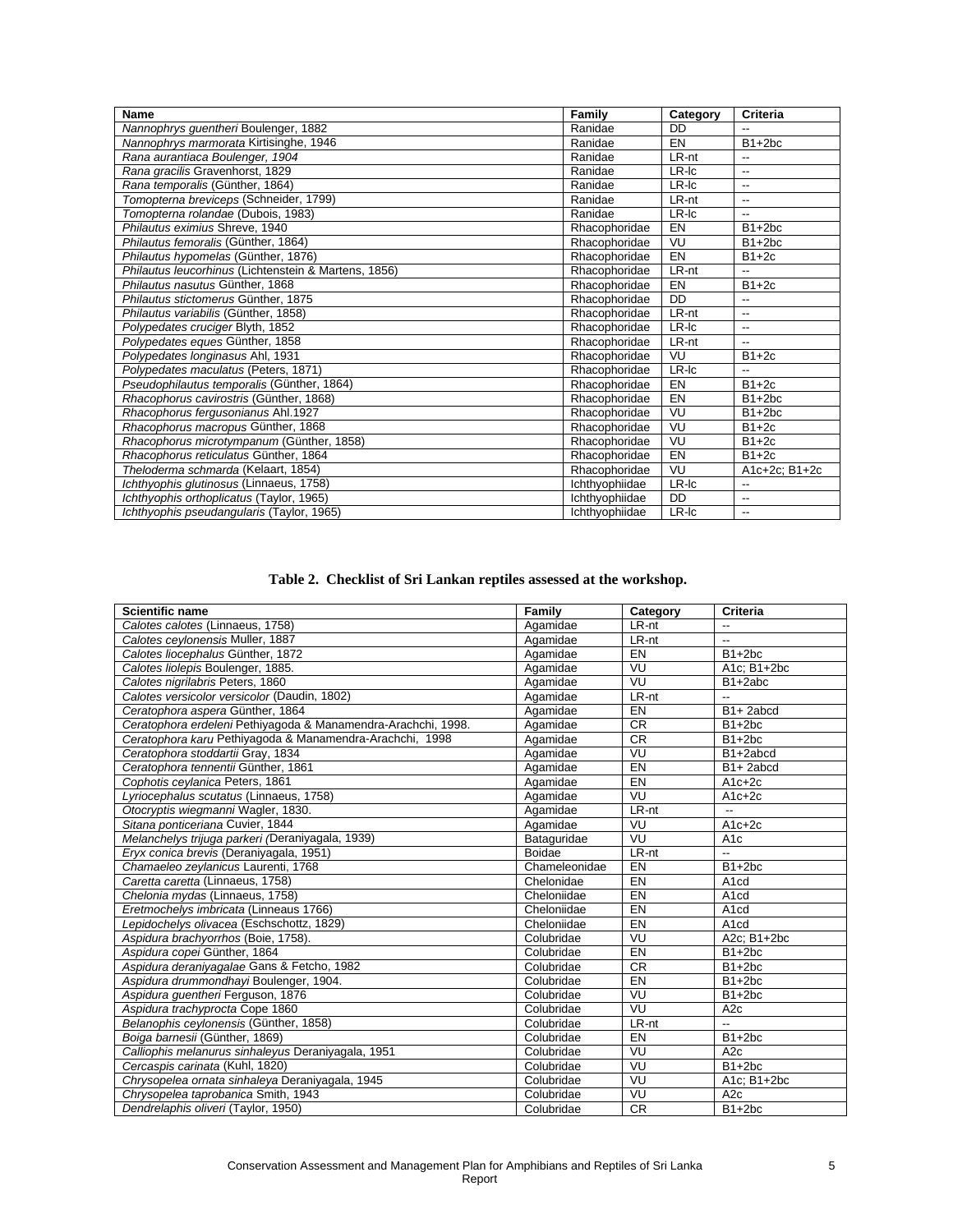| Scientific name                                                                                | Family                     | Category             | <b>Criteria</b>                         |
|------------------------------------------------------------------------------------------------|----------------------------|----------------------|-----------------------------------------|
| Haplocercus ceylonensis Günther, 1858                                                          | Colubridae                 | VU                   | A2c; B1+2bc                             |
| Lycodon osmanhilli Taylor 1950                                                                 | Colubridae                 | $LR$ -Ic             |                                         |
| Lycodon striatus sinhaleyus Deraniyagala, 1955                                                 | Colubridae                 | VU                   | A2c; B1+2bc                             |
| Macropisthodon plumbicolor palabariya Deraniyagala, 1955                                       | Colubridae                 | VU                   | $\overline{A2c}$ ; B1+2bc               |
| Oligodon calamarius (Linnaeus, 1758)<br>Oligodon sublineatus Duméril, Bibron and Duméril, 1854 | Colubridae<br>Colubridae   | VU<br>LR-nt          | A2c: B1+2bc<br>$\overline{\phantom{a}}$ |
| Oligodon taeniolatus ceylonicus Wall 1921                                                      | Colubridae                 | VU                   | A2c; B1+2bc                             |
| Ptyas mucosus maximus (Deraniyagala, 1955)                                                     | Colubridae                 | LR-nt                | $\overline{\phantom{a}}$                |
| Xenochrophis asperrinus (Boulenger, 1891)                                                      | Colubridae                 | LR-nt                | $\ddot{\phantom{a}}$                    |
| Crocodylus palustris (Lesson, 1838)                                                            | Crocodylidae               | VU                   | A1acd; B1+2c                            |
| Crocodylus porosus Schneider, 1801                                                             | Crocodylidae               | VU                   | A1acd: B1+2c                            |
| Dermochelys coriacea (Vandelli, 1761)                                                          | Dermochelyidae             | EN                   | A <sub>1</sub> cd                       |
| Bungarus ceylonicus ceylonicus Günther, 1864                                                   | Elaphidae                  | VU                   | $A1c+2c$                                |
| Bungarus ceylonicus karawala (Deraniyagala, 1955)                                              | Elaphidae                  | VU                   | A1c+2c, B1+2bc                          |
| Calodactylodes illingworthi Deraniyagala. 1953                                                 | Gekkonidae                 | EN                   | B1+2abc                                 |
| Cnemaspis jerdonii sculpensis (Ferguson, 1879)                                                 | Gekkonidae                 | VU                   | $B1+2bc$                                |
| Cnemaspis kandianus (Kelaart, 1852)                                                            | Gekkonidae                 | VU                   | A <sub>1</sub> c                        |
| Cnemaspis podihuna Deraniyagala. 1944                                                          | Gekkonidae                 | CR<br>VU             | $B1+2bc$                                |
| Cnemaspis tropidogaster (Boulenger, 1885)<br>Cyrotodactylus frenatus (Günther, 1864)           | Gekkonidae<br>Gekkonidae   | VU                   | $B1+2bc$<br>A2c; B1+2bc                 |
| Geckoella triedrus (Günther, 1864)                                                             | Gekkonidae                 | VU                   | A1c; B1+2bc                             |
| Geckoella yakhuna (Deraniyagala. 1945)                                                         | Gekkonidae                 | LR-nt                | $\overline{\phantom{a}}$                |
| Hemidactylus brookii parvimaculatus Deraniyagala, 1953                                         | Gekkonidae                 | LR-Ic                | u.                                      |
| Hemidactylus depressus Gray, 1842                                                              | Gekkonidae                 | LR-nt                | $\mathbb{Z}^2$                          |
| Hemidactylus maculatus hunae Deraniyagala, 1937                                                | Gekkonidae                 | EN                   | $B1+2bc$                                |
| Hemidactylus triedrus lankae Deraniyagala, 1953                                                | Gekkonidae                 | LR-nt                | $\overline{\phantom{a}}$                |
| Leioselasma cyanocinctus (Daudin, 1803)                                                        | Hydrophiidae               | LR-nt                | $\ddotsc$                               |
| Microcephalophis gracilis (Shaw 1802)                                                          | Hydrophiidae               | LR-nt                | $\mathbb{Z}^2$                          |
| Pleamis platurus (Linnaeus 1766)                                                               | Hydrophiidae               | LR-nt                | $\overline{\phantom{a}}$                |
| Praescutata viperinus (Schmidt 1852)                                                           | Hydrophiidae               | LR-nt                | $\mathbb{Z}^2$                          |
| Ophisops leschenaultii lankae (Deraniyagala, 1953).                                            | Lacertidae                 | LR-nt                | $\overline{\phantom{a}}$                |
| Ophisops minor minor (Deraniyagala, 1971)                                                      | Lacertidae                 | VU                   | $B1+2c$                                 |
| Chalcidoseps thwaitesii (Günther, 1872).                                                       | Scincidae                  | EN                   | B <sub>1+2bc</sub>                      |
| Dasia halianus (Haly & Nevil, 1887)                                                            | Scincidae                  | LR-NT                | Ξ.                                      |
| Lankascincus deignani (Taylor, 1950)<br>Lankascincus deraniyagalae Greer, 1991.                | Scincidae<br>Scincidae     | EN<br>E <sub>N</sub> | $B1+2bc$<br>$B1+2bc$                    |
| Lankascincus fallax (Peters, 1860).                                                            | Scincidae                  | LR-nt                | Ξ.                                      |
| Lankascincus gansi Greer, 1991.                                                                | Scincidae                  | VU                   | A <sub>1</sub> c                        |
| Lankascincus taprobanensis (Kelaart, 1854).                                                    | Scincidae                  | EN                   | $B1+2bc$                                |
| Lankascincus taylori Greer, 1991.                                                              | Scincidae                  | VU                   | $B1+2bc$                                |
| Mabuya bibronii (Gray, 1833)                                                                   | Scincidae                  | DD                   | $\overline{\phantom{a}}$                |
| Mabuya carinata lankae Deraniyagala, 1953.                                                     | Scincidae                  | LR-nt                | $\overline{\phantom{a}}$                |
| Mabuya floweri Taylor, 1950.                                                                   | Scincidae                  | DD                   | $\overline{\phantom{a}}$                |
| Mabuya madaraszi Mehely, 1897.                                                                 | Scincidae                  | VU                   | A1c+2c                                  |
| Nessia bipes Smith, 1935.                                                                      | Scincidae                  | EN                   | <b>B1, 2bc</b>                          |
| Nessia burtonii Gray, 1839.                                                                    | Scincidae                  | LR-nt                | $\overline{a}$                          |
| Nessia deraniyagalai Taylor, 1950                                                              | Scincidae                  | <b>CR</b>            | $B1+2bc$                                |
| Nessia didactylus (Deraniyagala, 1934).                                                        | Scincidae                  | <b>CR</b>            | $B1+2c$                                 |
| Nessia hickanala Deraniyagala, 1940.<br>Nessia layardi (Kelaart, 1853).                        | Scincidae<br>Scincidae     | EN<br>CR             | $B1+2bc$<br>$B1+2c$                     |
| Nessia monodactylus (Gray, 1839)                                                               | Scincidae                  | VU                   | $B1+2bc$                                |
| Nessia sarasinorum (Muller, 1889).                                                             | Scincidae                  | LR-nt                | --                                      |
| Riopa singha (Taylor, 1950).                                                                   | Scincidae                  | DD                   | $\ddotsc$                               |
| Sphenomophus dorsicatenatus Deraniyagala, 1953.                                                | Scincidae                  | VU                   | A <sub>2c</sub>                         |
| Sphenomophus dussumieri Duméril and Bibron, 1939                                               | Scincidae                  | DD                   | $\overline{\phantom{a}}$                |
| Sphenomorphus megalops (Annandale, 1906)                                                       | Scincidae                  | DD                   | $\overline{\phantom{a}}$                |
| Sphenomorphus rufogulus Taylor, 1950.                                                          | Scincidae                  | VU                   | D <sub>2</sub>                          |
| Sphenomorphus striatopunctatus (Ahl, 1925)                                                     | Scincidae                  | EN                   | $B1+2bc$                                |
| Geochelone elegans (Schoepff, 1795)                                                            | Testudinidae               | VU                   | A <sub>1</sub> cd                       |
| Lissemys punctata punctata (Bonnaterre, 1789)                                                  | Trionychidae               | VU                   | A <sub>1c</sub>                         |
| Typhlops ceylonicus Smith 1943                                                                 | Typhlopidae                | CR                   | $B1+2bc$                                |
| Typhlops lankaensis Taylor 1947                                                                | Typhlopidae                | <b>CR</b>            | $B1+2bc$                                |
| Typhlops mirus Jan, 1860<br>Typhlops tenebrarum Taylor 1947                                    | Typhlopidae<br>Typhlopidae | EN<br><b>CR</b>      | $B1+2bc$<br>$B1+2c$                     |
| Typhlops veddae Taylor 1947                                                                    | Typhlopidae                | ${\sf CR}$           | $B1+2c$                                 |
| Typhlops violaceus Taylor, 1947                                                                | Typhlopidae                | <b>CR</b>            | $B1+2c$                                 |
| Cylindrophis maculata (Linnaeus, 1758)                                                         | Uropeltidae                | LR-nt                | --                                      |
| Pseudotyphlops philippinus Schlegel, 1839                                                      | Uropeltidae                | EN                   | $B1+2c$                                 |
| Rhinophis trevelyanus (Kelaart, 1853)                                                          | Uropeltidae                | VU                   | $B1+2bc$                                |
| Rhinophis blythii Kelaart, 1853                                                                | Uropeltidae                | EN                   | B1+2abc                                 |